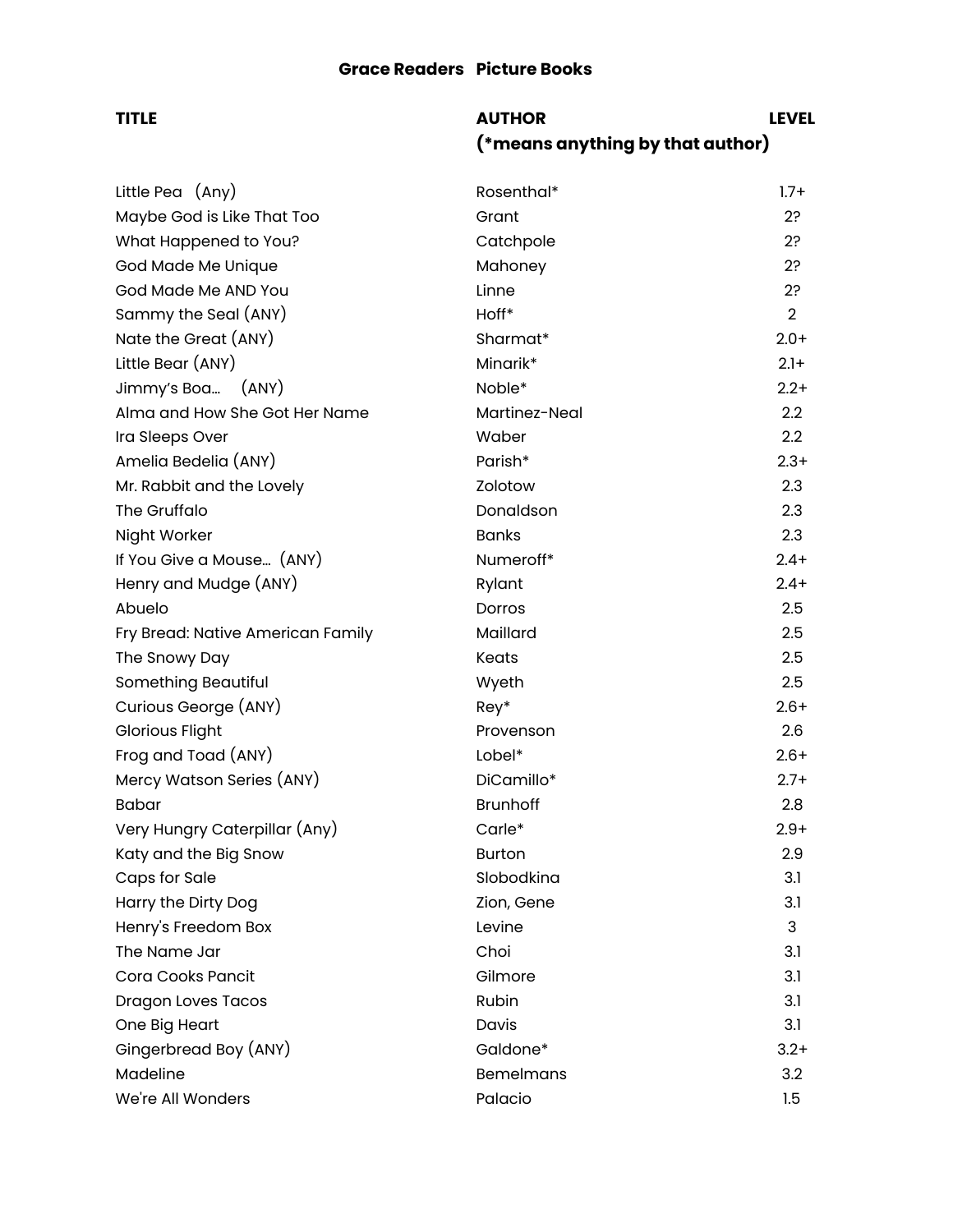### **Picture Books continued**

| <b>TITLE</b>                               | <b>AUTHOR</b>                    | <b>LEVEL</b> |
|--------------------------------------------|----------------------------------|--------------|
|                                            | (*means anything by that author) |              |
| Thank you Omu!                             | Mora                             | 3.2          |
| George the Drummer Boy                     | Benchley                         | 3.3          |
| Last Stop on Market Street                 | de la Pena                       | 3.3          |
| Sulwe                                      | Nyong'o                          | 3.4          |
| Mango, Abuela and Me                       | Medina                           | 3.4          |
| Thy Friend Obadiah                         | Turkle                           | 3.4          |
| Corduroy                                   | Freeman                          | 3.5          |
| Millions of Cats                           | G'ag                             | 3.5          |
| The Scraps Book                            | Ehlert                           | 3.5          |
| <b>Amazing Grace</b>                       | Hoffman                          | 3.5          |
| You Can Do It!                             | Dungy                            | 3.5          |
| Stellaluna                                 | Cannon                           | 3.5          |
| Penduli                                    | Cannon                           | 3.6          |
| Andy and the Lion                          | Daugherty                        | 3.6          |
| Salt in His Shows: Michael Jordan          | Jordan                           | 3.6          |
| Sam, Bangs & Moonshine                     | <b>Ness</b>                      | 3.6          |
| What is Given from the Heart               | <b>McKissack</b>                 | 3.6          |
| Billy and Blaze (ANY)                      | Anderson*                        | $3.7+$       |
| <b>Story of Ferdinand</b>                  | Leaf                             | 3.7          |
| <b>Everybody Cooks Rice</b>                | Dooley                           | 3.8          |
| <b>Paperbag Princess</b>                   | Munsch                           | 3.8          |
| I Love You Like Crazy Cakes                | Lewis                            | 3.8          |
| Dad, Jackie, and Me                        | Uhlberg                          | 3.8          |
| The Mitten (ANY)                           | Brett*                           | $3.9+$       |
| <b>Biggest Bear</b>                        | Ward                             | 3.9          |
| Testing the Ice: A True Story About Jackie | Robinson                         | 3.9          |
| The Day You Begain                         | Woodson                          | 4            |
| <b>Carmela Full of Wishes</b>              | de la Pena                       | 4            |
| <b>Blueberries for Sal</b>                 | McCloskey                        | 4.1          |
| Make Way for Ducklings                     | McCloskey                        | 4.1          |
| Peter Rabbit (ANY)                         | Potter*                          | $4.2 +$      |
| Story of Ping                              | Flack                            | 4.3          |
| <b>Big Snow</b>                            | Hader                            | 4.3          |
| Mike Mulligan                              | <b>Burton</b>                    | 4.4          |
| Ox Cart Man                                | Hall                             | 4.5          |
| Lyle the Crocodile                         | Waber                            | 4.6          |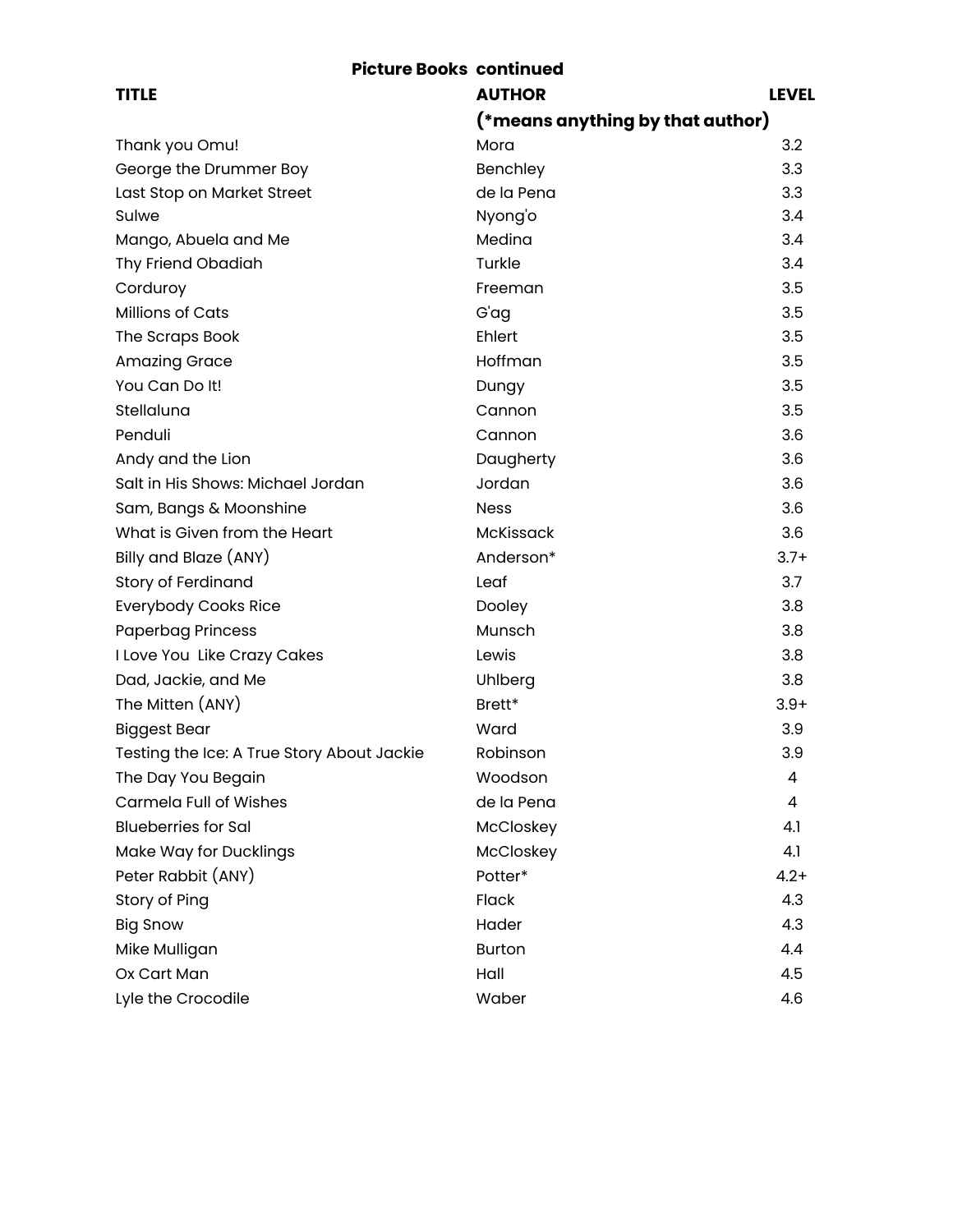## **Grace Readers Chapter Books**

| <b>TITLE</b>                   | <b>AUTHOR</b>                    | <b>LEVEL</b> |
|--------------------------------|----------------------------------|--------------|
|                                | (*means anything by that author) |              |
| <b>Kindred Souls</b>           | MacLachlan                       | 3            |
| The Boxcar Children Beginnings | MacLachlan                       | 3.1          |
| <b>Best Family Ever</b>        | Kingsbury                        | 3.2          |
| Like Pickle Juice on a Cookie  | Sternberg                        | 3.2          |
| Key to the Treasure            | Parish                           | 3.2          |
| Mischief, Mad Mary and Me      | Knight                           | 3.3          |
| The Littles (ANY)              | Peterson*                        | $3.3+$       |
| Only One Year                  | Cheng                            | 3.3          |
| Clue in the Woods              | Parish                           | 3.4          |
| The Stories Julian Tells (ANY) | Cameron, Ann*                    | $3.4+$       |
| Ruthie's Gift                  | <b>Bradley</b>                   | 3.5          |
| Tales from Deckawoo Drive(ANY) | DiCamillo*                       | 3.5          |
| Duke                           | Larson                           | 3.5          |
| Abby Takes a Stand             | McKissack                        | 3.6          |
| Fish in a Tree                 | Hunt                             | 3.7          |
| Encyclopedia Brown (ANY)       | Sobol                            | 4            |
| Betsy-Tacy                     | Lovelace                         | 4            |
| Ducktails (ANY)                | Oke*                             | 4+           |
| Help, I'm a Prisoner           | Clifford                         | 4            |
| Prairie School                 | Lenski                           | 4            |
| George Wahington's Brk (ANY)   | Fritz*                           | $4+$         |
| Certain Small Shepherd         | Caudill                          | 4            |
| Honey Cake                     | Stuchner                         | 4            |
| Mister and Me                  | Holt                             | 4.1          |
| Carry on Mr. Bowditch          | Latham                           | 4.1          |
| The Hero Two Doors Down        | Robinson                         | 4.3          |
| B is for Betsy (ANY)           | Haywood*                         | $4.3+$       |
| <b>Rickshaaw Girl</b>          | Perkins                          | 4.3          |
| <b>Buried Bones Mystery</b>    | Draper                           | 4.3          |
| <b>Good Master</b>             | Seredy                           | 4.4          |
| Shiloh                         | Naylor                           | 4.4          |
| Childhood of Famous Am (ANY)   | To be Read duinrg Third Grade    | 4.4          |
| <b>Paradise Called Texas</b>   | Shefelman                        | 4.5          |
| From the Mixed-Up Files        | Konigsburg                       | 4.7          |
| Wheel on the School            | DeJong                           | 4.7          |
| And Now Miguel                 | Krumgold                         | 4.8          |
| House at Pooh Corner (ANY)     | *Milne                           | $4.8 +$      |
| <b>Strawberry Girl</b>         | Lenski                           | 4.8          |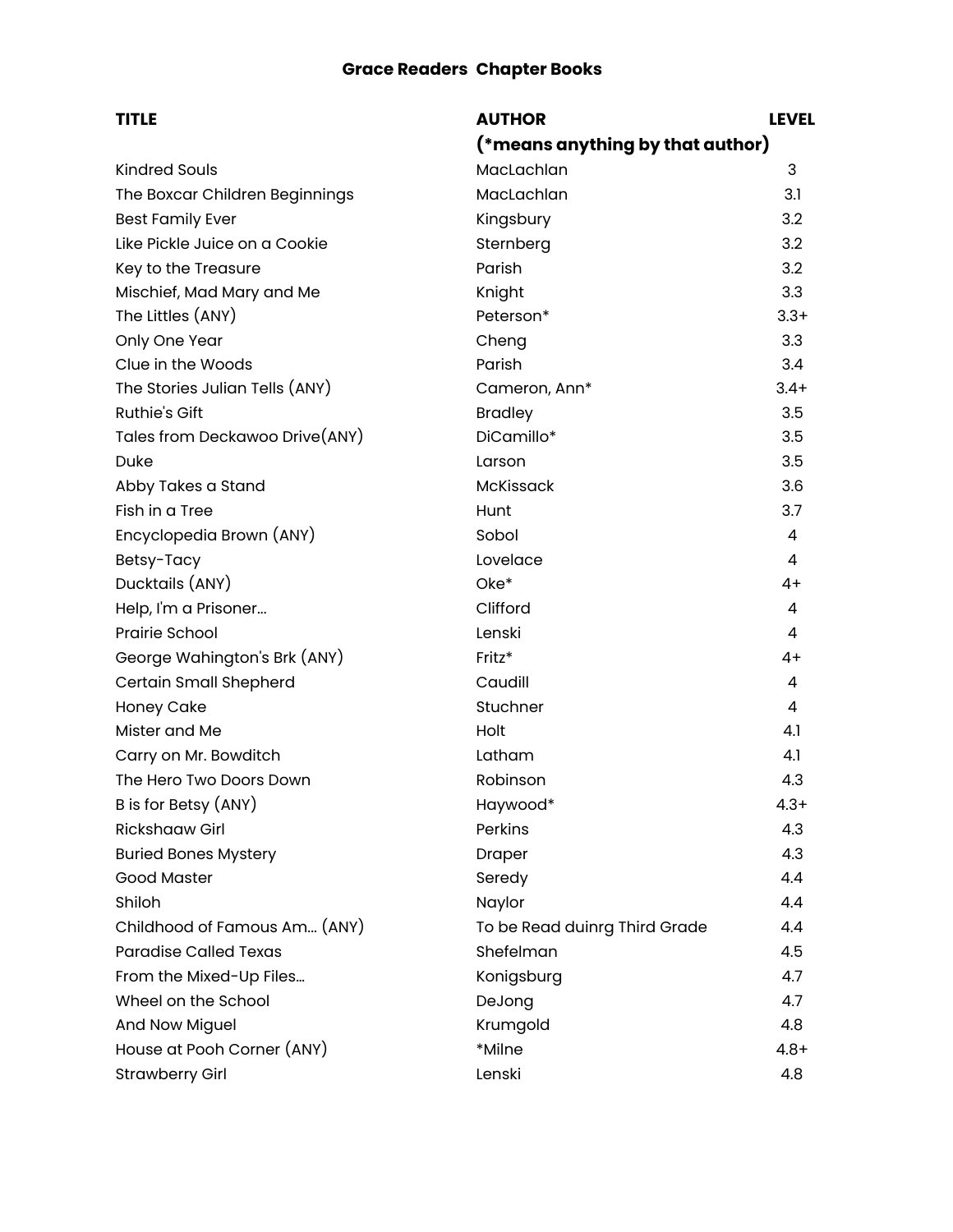| <b>Chapter Books Continued</b>      |                                  |              |
|-------------------------------------|----------------------------------|--------------|
| <b>TITLE</b>                        | <b>AUTHOR</b>                    | <b>LEVEL</b> |
|                                     | (*means anything by that author) |              |
| Streams to the River                | O'Dell                           | 4.8          |
| Thee, Hannah                        | deAngeli                         | 4.8          |
| All-of-a-kind Family                | Taylor                           | 4.9          |
| Cricket in Times Square             | Seldon                           | 4.9          |
| Little House (ANY Large Chapter)    | Wilder*                          | $4.9+$       |
| Miracles on Maple Hill              | Sorenson                         | 4.9          |
| Mrs. Piggle Wiggle<br>(ANY)         | MacDonald*                       | $4.9+$       |
| Ramona (ANY Book by Cleary)         | Cleary*                          | $4.9+$       |
| Velveteen Rabbit                    | Williams                         | 4.9          |
| Owls in the Family                  | Mowat                            | 5            |
| Salsa Stories                       | Delacre                          | 5            |
| The Watsons Go to Birmingham--1963  | Curtis                           | 5            |
| <b>Bud Not Buddy</b>                | curtis                           | 5            |
| Fire from the Rock                  | Draper                           | 5            |
| <b>Matchlock Gun</b>                | Edmonds                          | 5.1          |
| <b>Great Brain</b><br>(ANY)         | Fitzgerald*                      | $5.2+$       |
| Black Stallion (ANY)                | Farley*                          | 5.2          |
| Moffats                             | Estes                            | 5.2          |
| Abraham Lincoln                     | D'Aulaire                        | 5.2          |
| Pippi Longstocking                  | Lindgren                         | 5.2          |
| Pollyanna                           | Porter                           | 5.2          |
| <b>Indian Shoes</b>                 | Smith                            | 5.2          |
| Borrowers (ANY)                     | Norton*                          | $5.3+$       |
| Pippi Goes Aboard                   | Lindgren                         | 5.3          |
| Esperanza Rising                    | Ryan                             | 5.3          |
| Sounder                             | Armstrong                        | 5.3          |
| <b>Johnny Texas</b>                 | Hoff, Carol                      | 5.3          |
| Johnny Texas on the SanAntonio Road | Hoff, Carol                      | 5.4          |
| Chronicles of Narnia (ANY)          | Lewis*                           | $5.4+$       |
| Frindle                             | Clements                         | 5.4          |
| <b>Hundred Dresses</b>              | <b>Estes</b>                     | 5.4          |
| Indian Captive                      | Lenski                           | 5.4          |
| Janitor's Boy                       | Clements                         | 5.4          |
| Paddle-to-the-Sea (ANY)             | Holling*                         | $5.4+$       |
| House of Sixty Fathers              | Dejong                           | 5.5          |
| (ANY)<br>Big Red                    | Kjelgaard*                       | $5.6+$       |
| Misty of Chincoteague (ANY)         | Henry*                           | $5.6+$       |